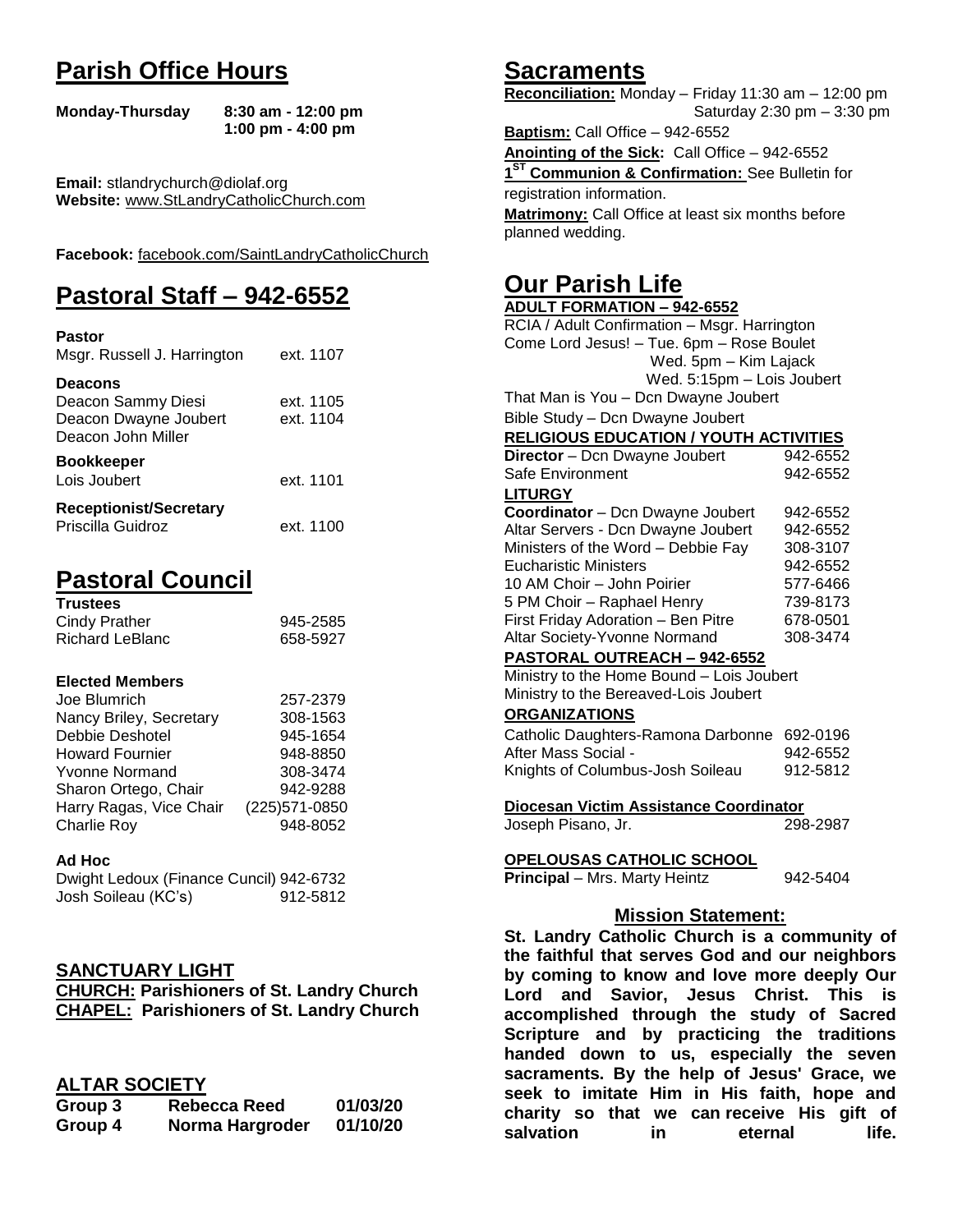**Volume 68, No. 52 –** *The Holy Family: Jesus, Mary, & Joseph* **– December 29, <sup>2019</sup>**



Dcn. Dwayne, Lois, Priscilla, Edward, & Terrance!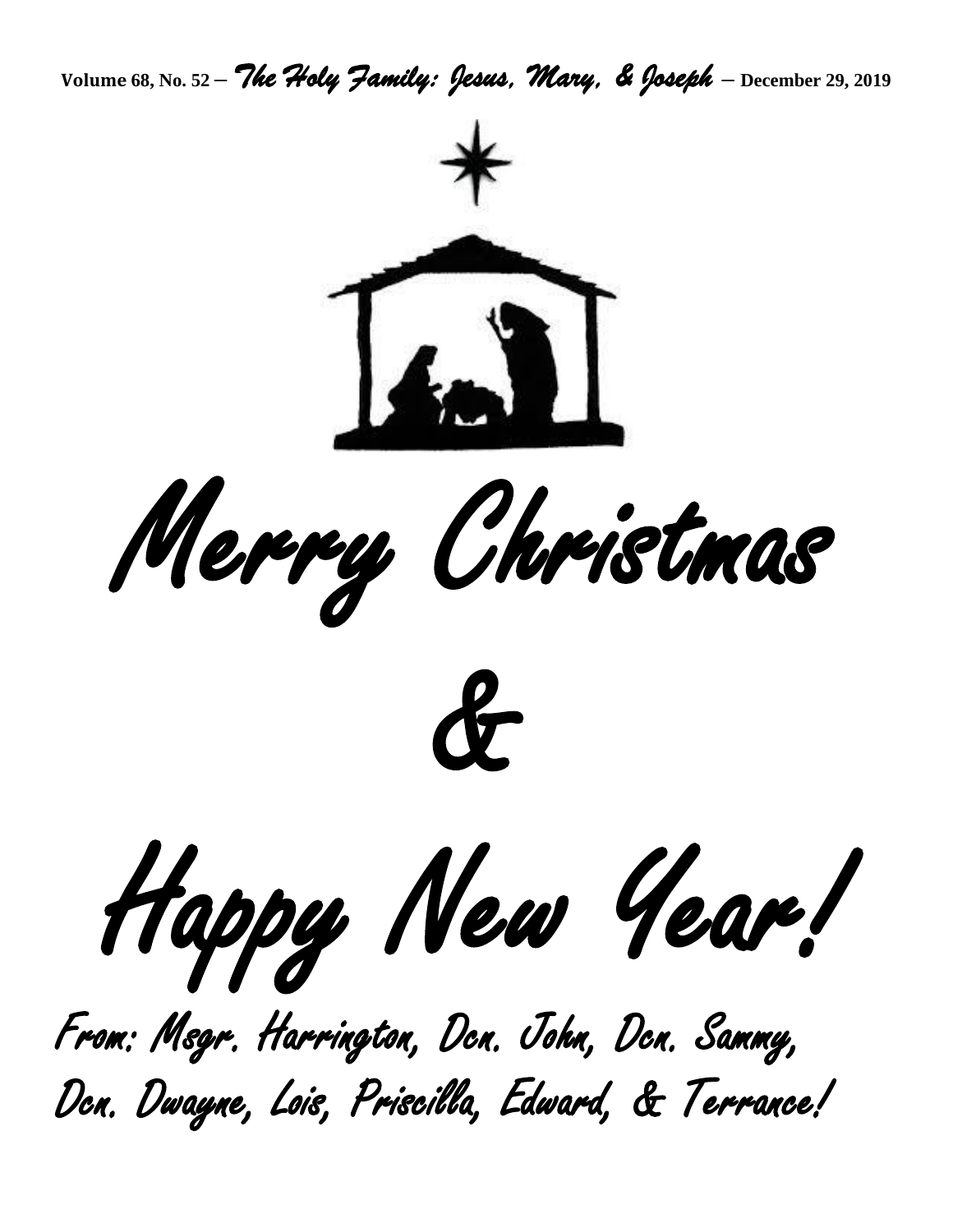## **POPE FRANCIS' INTENTIONS –**

**JANUARY - Promotion of World Peace** We pray that Christians, followers of other religions, and all people of goodwill may promote peace and justice in the world.

# **Due to early printing deadlines - Collection reports for the weekend of 12/22/19 as well as Christmas will be in NEXT Week's Bulletin.**

## **2nd Collection**

**12/29/19** – OCS Foundation **01/05/20** – Maintenance & Repair Fund

### **REMINDERS FOR THE WEEK Sun. – 12/29**

- **Mon. - 12/30 – Regular office hours 6:00pm** Rosary @ Lafleur Monument **6:00pm** Bible Study
- **Tue. - 12/31 – Office Closed @ Noon 4:00pm** Anticipated Mass
- **Wed. - 01/01 – Happy New Year!**

| 9:00am | Mary, Mother of God |
|--------|---------------------|
| 5:00pm | Mary, Mother of God |

- **Thu. - 01/02 - Regular office hours**
- **Fri. - 01/03 – Office Closed 7:00am** 1 1<sup>st</sup> Friday Adoration
- **Sat. - 01/04 7:30**

| 7:30am | <b>Benediction</b> |
|--------|--------------------|
| 8:00am | Mass in Church     |

**\*The Rosary is prayed immediately following each Weekday Mass.**

## **READINGS FOR FAITH SHARING**

**Holy Family: Jesus, Mary, & Joseph**

**Sirach 3:2-6, 12-14** Revere your father, comfort your mother.<br>Psalm 128

**Psalm 128** "Blessed are those who fear the Lord and walk in his ways."

**Colossians 3:12-21** Clothe yourselves with heartfelt mercy.

**Matthew 2: 13-15** Out of Egypt I called my son. 19-23

Out of love for us, God sent the Son to be born into the world. Today, in the middle of the Christmas season, as we celebrate the love of God for humanity, we are reminded of the love that binds a family together. Above all things, Paul counsels the Colossians, we are called to put onlove. Let us listen today for the ways in which we can show our love for our parents, our spouse, and our children.

## **January 01 - Mary, Mother of God**

| <b>Numbers 6:22-27</b> | "The Lord bless you and     |
|------------------------|-----------------------------|
| keep you!"             |                             |
| Psalm 67               | "May God bless us in his    |
| mercy."                |                             |
| <b>Galatians 4:4-7</b> | We too are the sons and     |
| daughters of God.      |                             |
| Luke 2:16-21           | Mary reflected on all these |
| things in her heart.   |                             |

Today's readings remind us that God has continually blessed us. God instructs Moses in the manner that Aaron and his sons should confer God's blessings. The psalmist asks for God's merciful blessing. Saint Paul points out that we are blessed because we have been adopted as God's children. Mary welcomed the shepherds, who glorified and praised God. As we listen to God's word, let us reflect on the blessings in our lives so that we too can treasure them in our hearts.

## **PRAY FOR A PRIEST EACH DAY**

| <b>Sunday, 12/29</b> | Fr. Kenneth Bienvenu         |
|----------------------|------------------------------|
| <b>Monday, 12/30</b> | Fr. Paul Bienvenu            |
| Tuesday, 12/31       | Fr. William Blanda           |
| Wednesday, 01/01     | Pope Francis                 |
| Thursday, 01/02      | Pope Emeritus Benedict, XVI  |
| <b>Friday, 01/03</b> | <b>Bp. Douglas Deshotel</b>  |
| Saturday, 01/04      | Bp. Emeritis Michael Jarrell |

Eternal Father, we lift up to You, these and all the priests of the world. Sanctify them. Heal and guide them. Mold them into the likeness of Your Son Jesus, the Eternal High Priest. May their lives be pleasing to You. In Jesus' name we pray. AMEN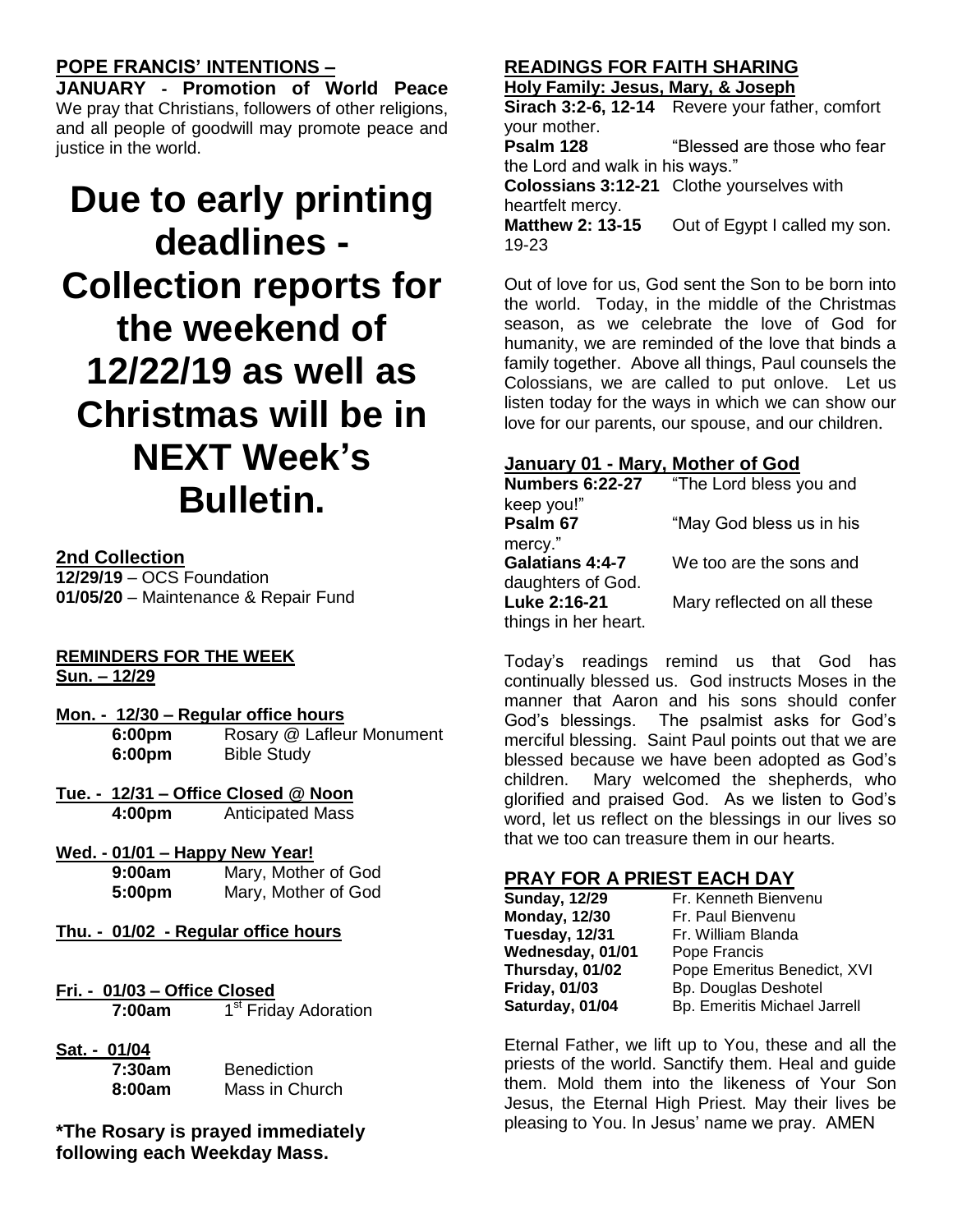## **MASS INTENTIONS**

## **Saturday, December 28**

**4:00pm** Norris Leger, Toby & Winnie Lalonde & Family; Special Intention; Charles F. Going & Wm. Hatch Families; Junior, Loretta & Stephen Hargroder; Shelton Daigle and Carrie Soileau; Robert (Bob) Chachere; Kermit Christ; Madelyn McKinney; Frank & Marguerite Miller; Neal Whipp Family & Fr. Joseph C. DeLuca; Come, Lord Jesus Groups; Rita Hargroder; Billie, Derbes & Hilda Soileau; Herbert & Essie Oge

## **Sunday, December 29**

**08:00am** Bernel, Arthur & Eva Fontenot; Eddie DeKerlegand; Murphy Lanclos Sr., Lorrina & Zeb Guillory; Beedy & Hazel Herpin (BD & DA); Raye H. Venable, Lillian M. & Curtis Hooks Sr;, M/M John, John Jr., Jacob & Michael FaKouri; Youle, Therese & John Ray Fontenot and Martin J. St. Amand

**10:00am** William "Billy" H Jarrell, Jr.; The Sick & Dying; A. J. (Gus) & Ruth DaGian; Lee & Beverly Faul & Mark Capone Jr.; Guise Tran Ho; Jeanette & Burton Charles; Nita & J. Y. Bordelon Sr.; Lawrence Kelly & Darius & Zetta Deville; M/M Lee Martin, Jon Martin & Loray Martin Bertrand & Rita Darby; AIC classes of 1968 & 1970---Deceased Members; Harriet H. Doucet; Roy & Justine L. Elder Family; M/M Emillian Bodin & Joyce Lagrange; Jackie David Bordelon; Carol, Joyce & Baby Ortego; Malcolm "Slick" & Margaret Martin; Cade Sylvester

**5:00pm** St. Landry Church Parishioners **Monday, December 30**

**12:05pm** Lilly & Ernie McKinney (WA); Nita & J. Y. Bordelon Sr.

Tuesday, December 31

12:05pm Nita & J. Y. Bordelon Sr.; Tony David (BD) Fontenot & Family

Wednesday, January 01

**09:00am** Harry & Frank Dubord; Marilyn DeCuir; Burke A. Guillory Sr. & Jules Gaspard; John & Helen Reed; Grace Soileau & J. D. Janise; Regina & Burke Guillory Sr.; Elvin/ Ena Ortego; Leroy & Elia Huguet (BD); Gabrielle "Gabby" LaJack; Drucella Fruge' Harper; M/M Ezra Martin & Denise Hull; Roy & Justine L. Elder Family; Lloyd Arnaud & Hilary Dupre Families; Bobbie Mouton, Winnie, Steve, Ronnie, Dusty Ardoin; Deacon Arthur & Mrs. Louella S. Lognion (WA); Monday Morning Group

**5:00pm** Carole D'Amico & Family; Yola Huckaby & Family; Jackie David Bordelon; Monday Morning Group

## **Thursday, January 02**

**12:05pm** Donald St. Amand (BD); Nita & J. Y. Bordelon Sr.

## **MASS INTENTIONS (Cont.)**

### **Friday, January 03**

**12:05pm** Deacon Arthur & Mrs. Louella S. Lognion (Dcn. A.); Nita & J. Y. Bordelon Sr. **Saturday, January 04 08:00am** Victoria Barron; Nita & J. Y. Bordelon Sr.

## **PRAYER INTENTIONS**

**Please note that we have purged all prayer intentions. Please call the office (942-6552) if you would like to be added to our list of prayer intentions.** 

# **PRAY FOR OUR SEMINARIANS**<br>-Michael Vidrine St. John, Melville

**-Michael Vidrine -Garrett Broussard** OLOGC, LC

**-Trey Fontenot** Sacred Heart of Jesus, VP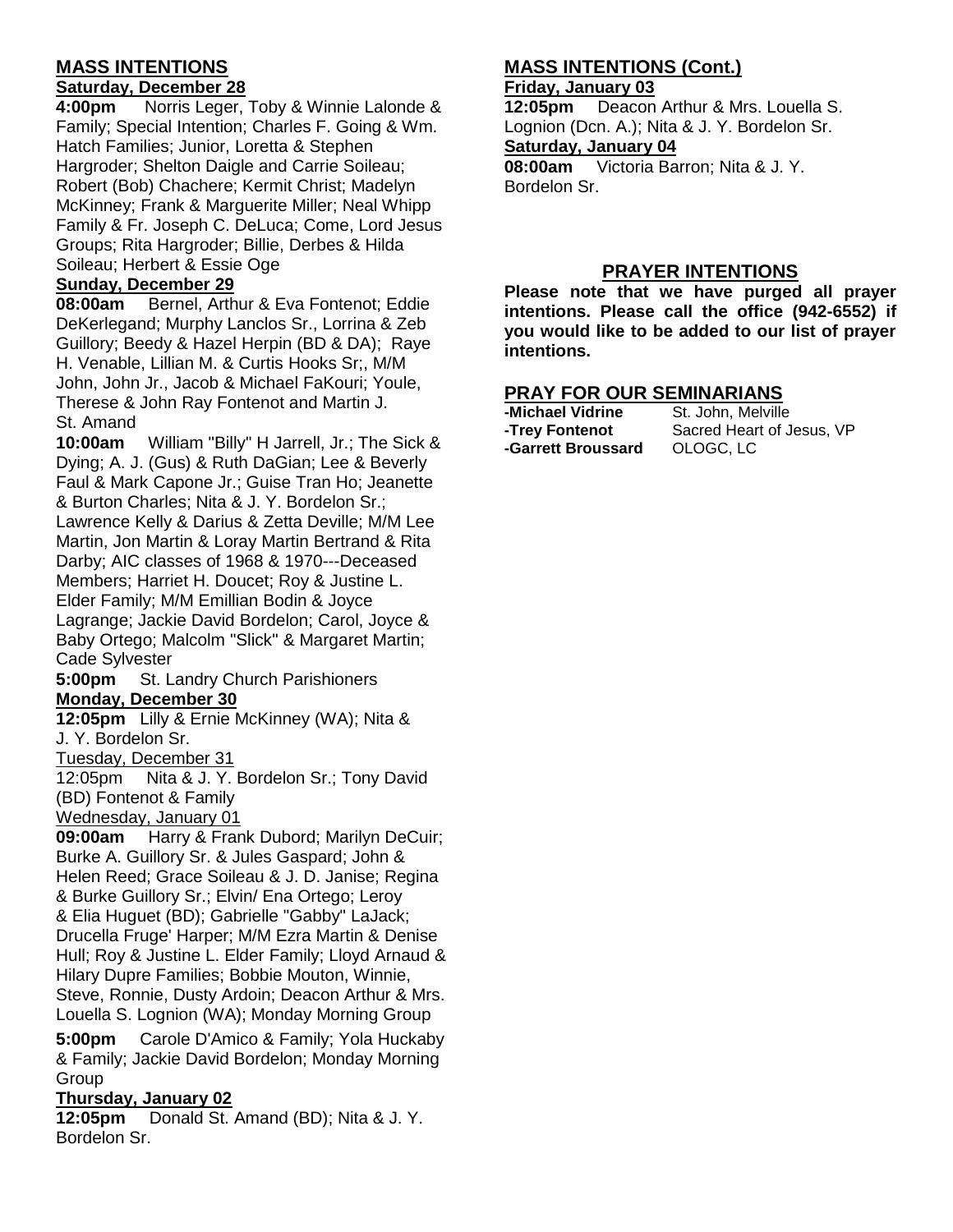## **PRAYER INTENTIONS**

**Please note that we have purged all prayer intentions. Please call the office (942-6552) if you would like to be added to our list of prayer intentions.** 

## **HOLIDAY MASS SCHEDULE**

- **Christmas Eve – 4pm – With Children's Procession**
- **Christmas Eve – 6pm Vigil Mass**
- **Christmas Day – 9am Mass**
- **Mary Mother of God (12/31) – 4pm**
- **Mary Mother of God (01/01) – 9am & 5pm**

## **HOLIDAY HOURS**

**Our office will be closed the week of December 23rd – 27th and will close at Noon on December 31st – January 1st. If there is an emergency please call 942-6552 and follow the prompts. All calls will be returned in a timely manner!**

## **OPELOUSAS TRI-CENTENNIAL**

**In the year 2020 we celebrate the tri-centennial year of the founding of the city of Opelousas! To kick-off the celebration, an ecumenical prayer service will be held here at St. Landry on January 6th beginning at 6pm. All are invited to participate!** 

## **AQUINAS INSTITUTE**

**Spring 2020 Courses are now open for registration.Do you desire happiness? Then you want to take Fr. Ben Pitre's course on living the virtues. THE 280 Catholic Moral Principles will address what it means to live life in Christ. The class will meet at Our Lady of Wisdom Catholic Student center in Lafayette on Monday evenings from 6-8:45 pm beginning January 13 and ending May 4. Fr. Randy Moreau will teach THE 370 The New Testament on Thursday evenings at John Paul the Great Academy on Thursday evenings from 6-8:45 pm beginning January 16 and ending May 7. St. Jerome said that** *ignorance of Scripture is ignorance of Christ***. Register to audit or take his class for credit to learn of Christ in the New Testament. For more information on these course offerings or to register, contact Fr. Michael Champagne, CJC at (337) 395-6550, email at frchampagne@yahoo.com or visit us at [www.aquinaslafayette.org](http://www.aquinaslafayette.org/) Register Now!**

## **HOLY LAND PILGRIMAGE**

**Pilgrimage to the Holy Land before Advent 2020. Perfect timing for a life-changing faith trip! Nazareth, Bethlehem, Cana, Mt. Tabor, Jerusalem, the Dead Sea and much more. Don't just see it --- experience it. Scriptures and the Mass will be far more meaningful afterwards. It's a trip you'll treasure the rest of your life! (Nov 2-11, 2020) Save \$300-1200 over similar trips that offer less! Space is limited, so act now. Discounts for those who sign-up soon. For more info, contact Mark Wyble at 816-233- 8427 or [religiousramblers@gmail.com.](mailto:religiousramblers@gmail.com)**

## **ENGAGED ENCOUNTER**

**Spend a weekend away from the cares and distractions of everyday living. Attend a Catholic Engaged Encounter Weekend. The weekend is open to any engaged couple wanting to prepare for a deeper more meaningful life together in a marriage recognized by the Catholic Church according to its Church law. Upcoming weekend dates are January 10-12, March 6-8. For cost of weekends, other dates, and to learn more, visit our website at www.ceelafayette.org or contact Paul & Carolyn Trahan at (337)254-8947 or (337)898-9257, or [cee.trahan@gmailcom.](mailto:cee.trahan@gmailcom)**

## **KC SCHOLARSHIP!**

**The Knights of Columbus Council 1173 is currently accepting applications for the Catholic Youth Leadership Award (CYLA). This is a scholarship program for students in 12th grade. Applicant must be a member of St. Landry Catholic Church. The application deadline is January 15, 2020. For more information, please contact Joshua Soileau at (337) 912-5812.**

## **PRIESTS V. SEMINARIANS**

**Join us as the Runnin' Revs take on the Slammin Sems in the 14 th Annual basketball game between the Lafayette Diocesan priests and seminarians. This popular, fun-filled, family event helps promote and support priestly and religious vocations. Tip-off is at 6:30pm on Monday, 12/30/19 at Cathedral-Carmel School Gymnasium, 848 St. John Street, Lafayette. Doors open at 6 pm.**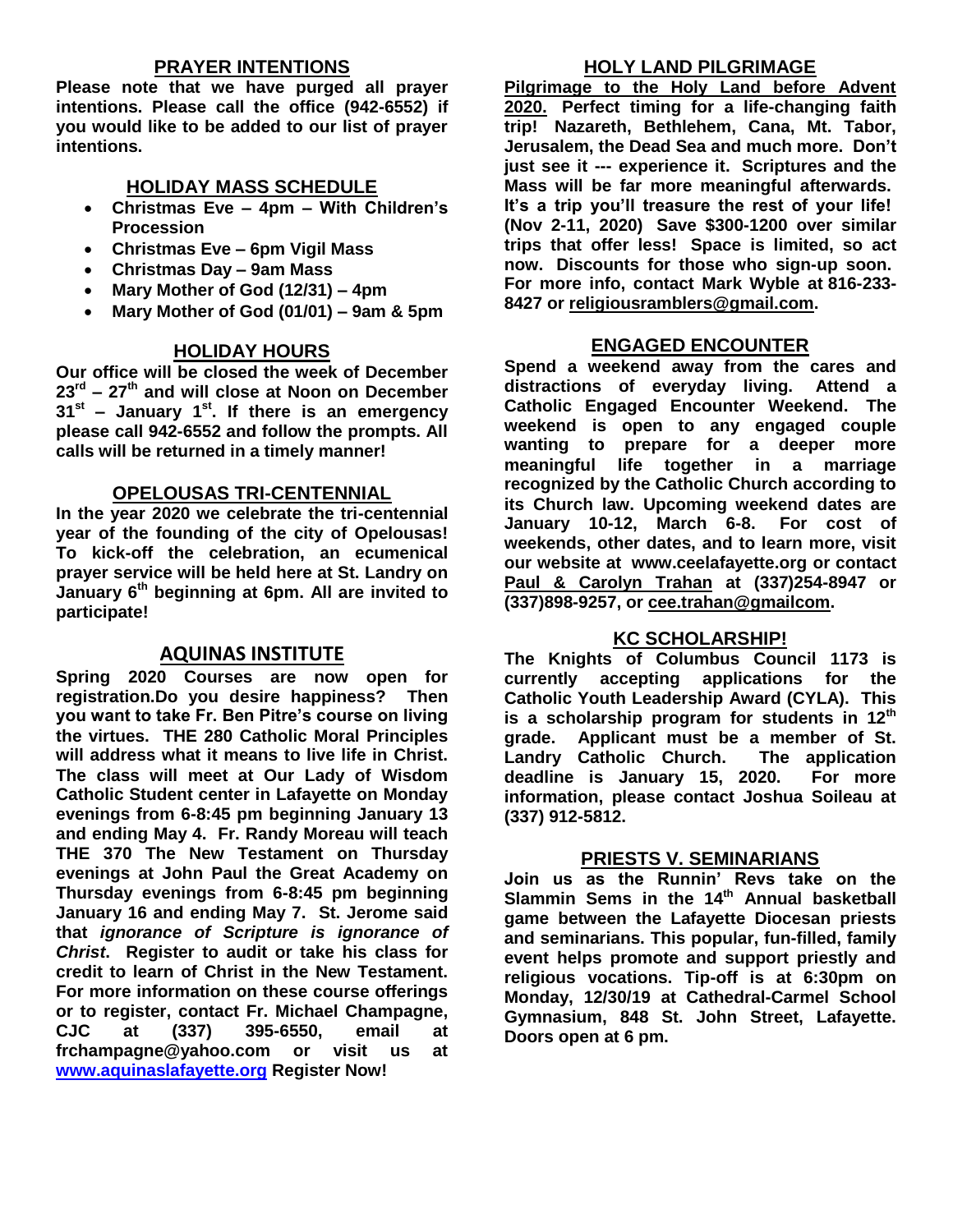## **EXTRA – ORDINARY MINISTERS**

**January 04/05**

**Saturday – 4:00pm Altar Servers:** Mark & Joseph Wilkes **Extra-ordinary Ministers of the Eucharist:**  Howard Fournier, Julie Roy, Lorna Sue Miller, Betty & Paul Leleux **Reader:** Anne Zorn

#### **Sunday – 8:00am**

**Altar Servers:** Leigh Labrie, Beau & Ethan Stelly **Extra-ordinary Minister of the Eucharist:** Beverly Bernard, Debbie Fay, Lois Joubert **Reader:** Jude Guidry **10:00am**

**Altar Servers**: Sam Chachere, Hieu & Jacob Tran **Extra-Ordinary Ministers of the Eucharist:**

Paul Briley, Trisha Smith, Cindy Prather, Luke Smith **Reader:** Catherine Benson

#### **5:00pm**

**Altar Servers:** Mark & Myles Collins **Extra-ordinary Ministers of the Eucharist:** Brad Ortego, Mercy Jannise, Sahvana Bourque, Amy Claire Miller

**Reader:** Mercy Jannise

## **OCS CORNER**

**Mark your 2020 calendar … You will want to be part of Opelousas Catholic's "Roaring into the 20's with Confidence" event on Friday, February 7, in the Opelousas Civic Center! This year's evening will be filled with delicious food, awesome auction items and live music by local musicians "Hotline" … lots of fun while helping Catholic education!**

**While school is on break for the Christmas holidays, some soccer and basketball action will still be in progress. Catch some games and show your Viking support!** 

**OCS wishes a "Merry Christmas" to all of our families and friends in the community!**